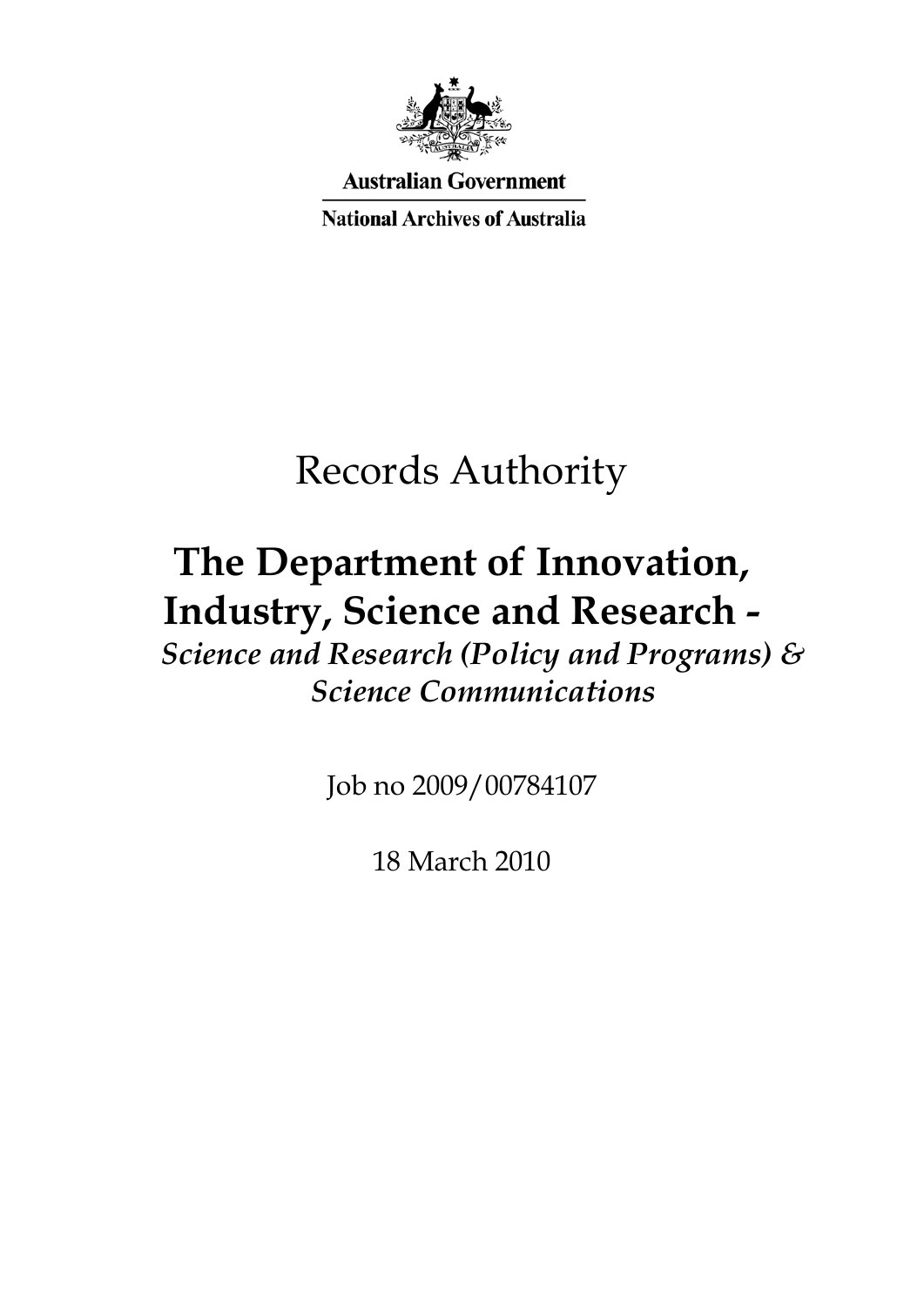### **CONTENTS**

| <b>INTRODUCTION</b>                               | 5  |
|---------------------------------------------------|----|
| <b>APPLICATION OF THIS AUTHORITY</b>              | 6  |
| <b>CONTACT INFORMATION</b>                        | 7  |
| <b>AUTHORISATION</b>                              | 8  |
| <b>CLASSES</b>                                    | 10 |
| <b>SCIENCE AND RESEARCH (POLICY AND PROGRAMS)</b> | 10 |
| <b>SCIENCE COMMUNICATIONS</b>                     | 14 |

© Commonwealth of Australia 2010

This work is copyright. Apart from any use as permitted under the *Copyright Act 1968,* no part may be reproduced by any process without prior written permission from the National Archives of Australia. Requests and inquiries concerning reproduction and rights should be directed to the Publications Manager, National Archives of Australia, PO Box 7425, Canberra Mail Centre ACT 2610, Australia.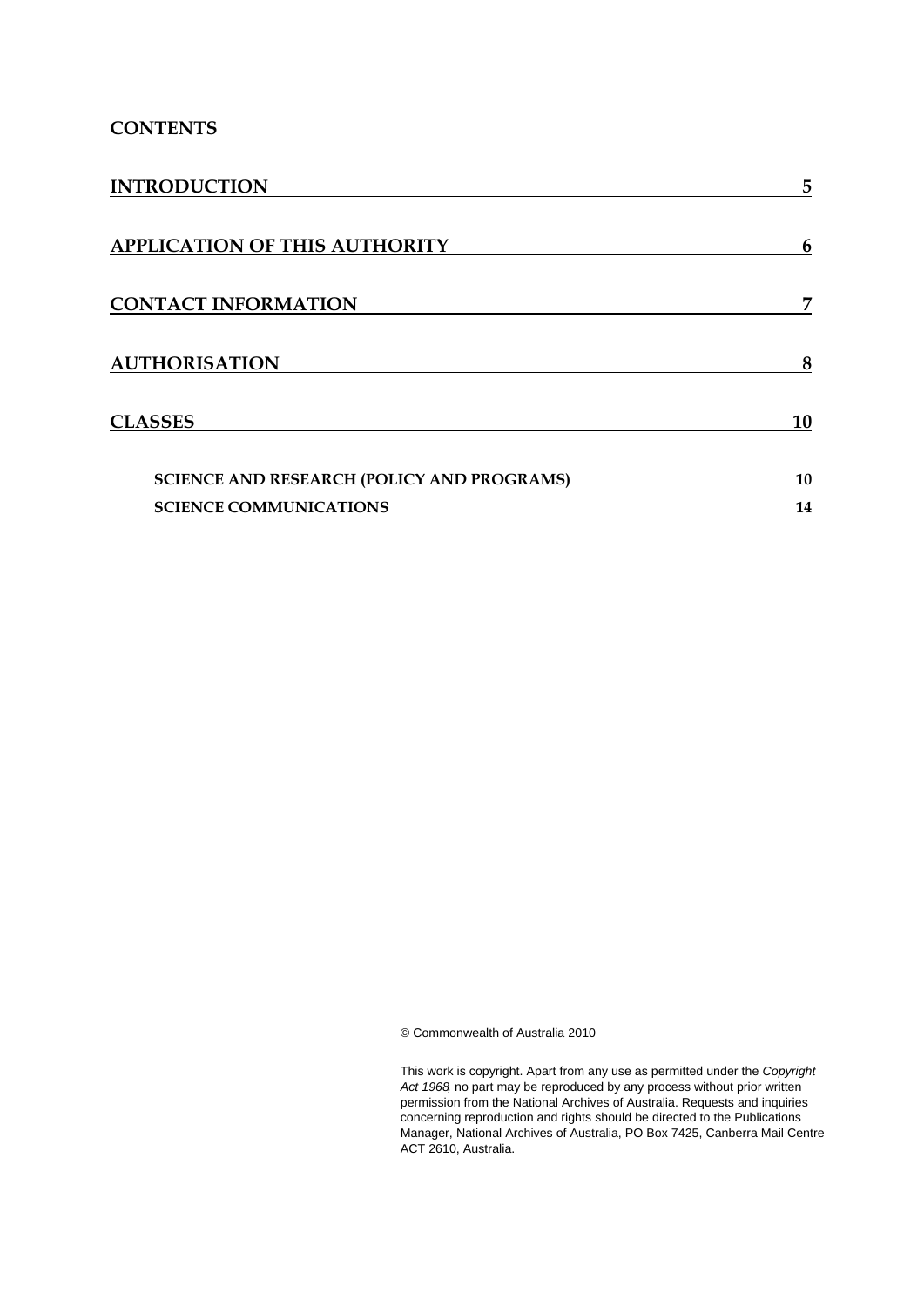### **INTRODUCTION**

The Department of Innovation, Industry, Science and Research (DIISR) and the National Archives of Australia have developed this Records Authority to set out the requirements for keeping or destroying records for the core business areas of Science and Research (Policy and Programs) and Science Communications. It represents a significant commitment on behalf of DIISR to understand, create and manage the records of its activities.

This Authority is based on the identification and analysis of the business of DIISR. It takes into account the agency's legal and organisational records management requirements, and the interests of stakeholders, the agency and the National Archives of Australia.

This Authority gives DIISR permission under the Archives Act 1983, for the destruction, retention or transfer to the National Archives of Australia of the records described. The Authority sets out those records that need to be retained as national archives and the minimum length of time that temporary records need to be kept. Retention periods for these temporary records are based on: an assessment of business needs; broader organisational accountability requirements; and community expectations, and are approved by the National Archives of Australia on the basis of information provided by the agency.

DIISR may use the following tools to dispose of their records:

- This and other Records Authorities covering its agency specific records;
- general records authorities, such as the Administrative Functions Disposal Authority (AFDA), covering business processes and records common to Australian Government agencies; and
- normal administrative practice (NAP) which allows for the destruction of records where the records are duplicated, unimportant or for short-term use only.

As changes in circumstances may affect future records management requirements, the periodic review of this Authority is recommended. All amendments must be approved by the National Archives.

Advice on using this Authority and other records management matters is available from the National Archives' website at www.naa.gov.au or by contacting the Agency Service Centre at recordkeeping@naa.gov.au or (02) 6212 3610.

### **APPLICATION OF THIS AUTHORITY**

1. This Authority replaces Records Authority (RA) 1395. The superseded RA can no longer be used by the Department of Innovation, Industry, Science and Research (DIISR) to sentence records after the date of issue of this Authority.

2. This Authority should be used in conjunction with the Administrative Functions Disposal Authority (AFDA) issued by the National Archives to cover administrative records common to Australian Government agencies.

3. This Authority should be used in conjunction with general disposal authorities issued by the National Archives that cover other types of records that may be created by DIISR such as encrypted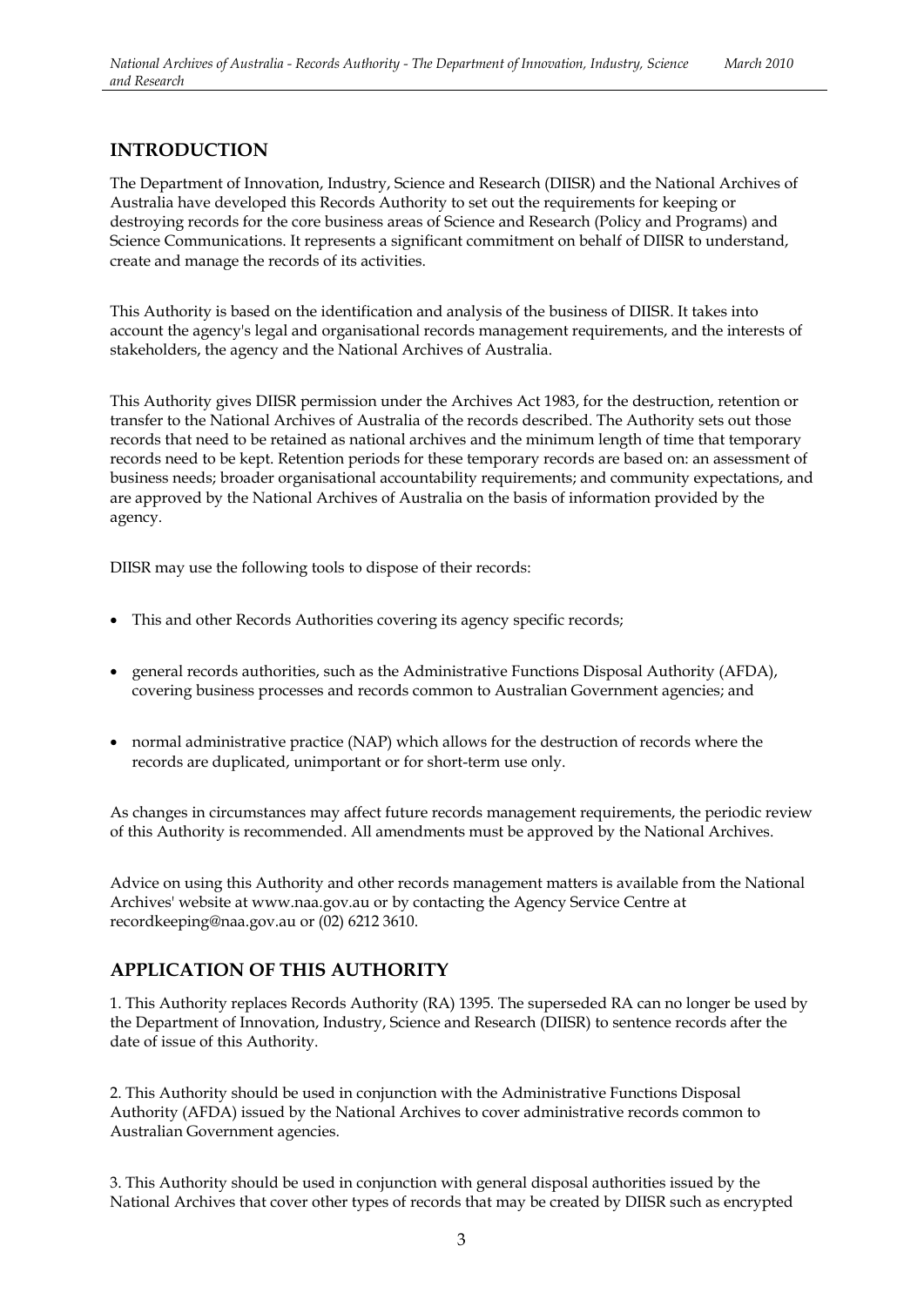records and source records that have been copied.

4. This Authority is to be used to sentence records. Sentencing involves the examination of records in order to identify the individual disposal class to which they belong. This process enables sentencers to determine how long records need to be kept. Advice on sentencing is available from the National Archives.

5. Where the method of recording information changes (for example from a manual system to an electronic system, or when information is migrated from one system to a new system) this Authority can still be used to sentence the records created, providing the records document the same core business. The information must be accessible for the period of time prescribed in this Authority. DIISR will need to ensure that any software, hardware or documentation required to enable continuing access to the information is available for the periods prescribed.

6. In general, retention requirements indicate a minimum period for retention. DIISR may extend minimum retention periods if it considers that there is an administrative need to do so, without further reference to the National Archives. Where DIISR believes that its accountability will be substantially compromised because a retention period or periods are not adequate, it should contact the National Archives for review of the retention period.

7. DIISR may destroy certain records without formal authorisation as a normal administrative practice. This usually occurs where the records are duplicated, facilitative or for short-term use only. NAP does not replace the arrangements agreed to in records authorities. Advice and guidance on destroying records as a normal administrative practice is available from the National Archives' website at www.naa.gov.au.

8. From time to time the National Archives will place a freeze on some groups of records to prevent their destruction. Further information about disposal freezes and whether they affect the application of this Authority is available from the National Archives website at www.naa.gov.au.

9. Records in the care of DIISR should be appropriately stored and preserved. DIISR needs to meet this obligation to ensure that the records remain authentic and accessible over time. Under section 31 of the Archives Act 1983, access arrangements are required for records that are in the open access period (currently after 30 years).

10. Appropriate arrangements should be made with the National Archives when records are to be transferred into custody. The National Archives accepts for transfer only those records designated as national archives.

11. Advice on how to use this Authority is available from the DIISR records manager. If there are problems with the application of the Authority that cannot be resolved, please contact the National Archives.

### **CONTACT INFORMATION**

For assistance with this authority or for advice on other recordkeeping matters, please contact National Archives' Agency Service Centre.

Queen Victoria Terrace Tel: (02) 6212 3610 Parkes ACT 2600 Fax: (02) 6212 3989 Canberra Mail Centre ACT 2610 Website: www.naa.gov.au

PO Box 7425 Email: recordkeeping@naa.gov.au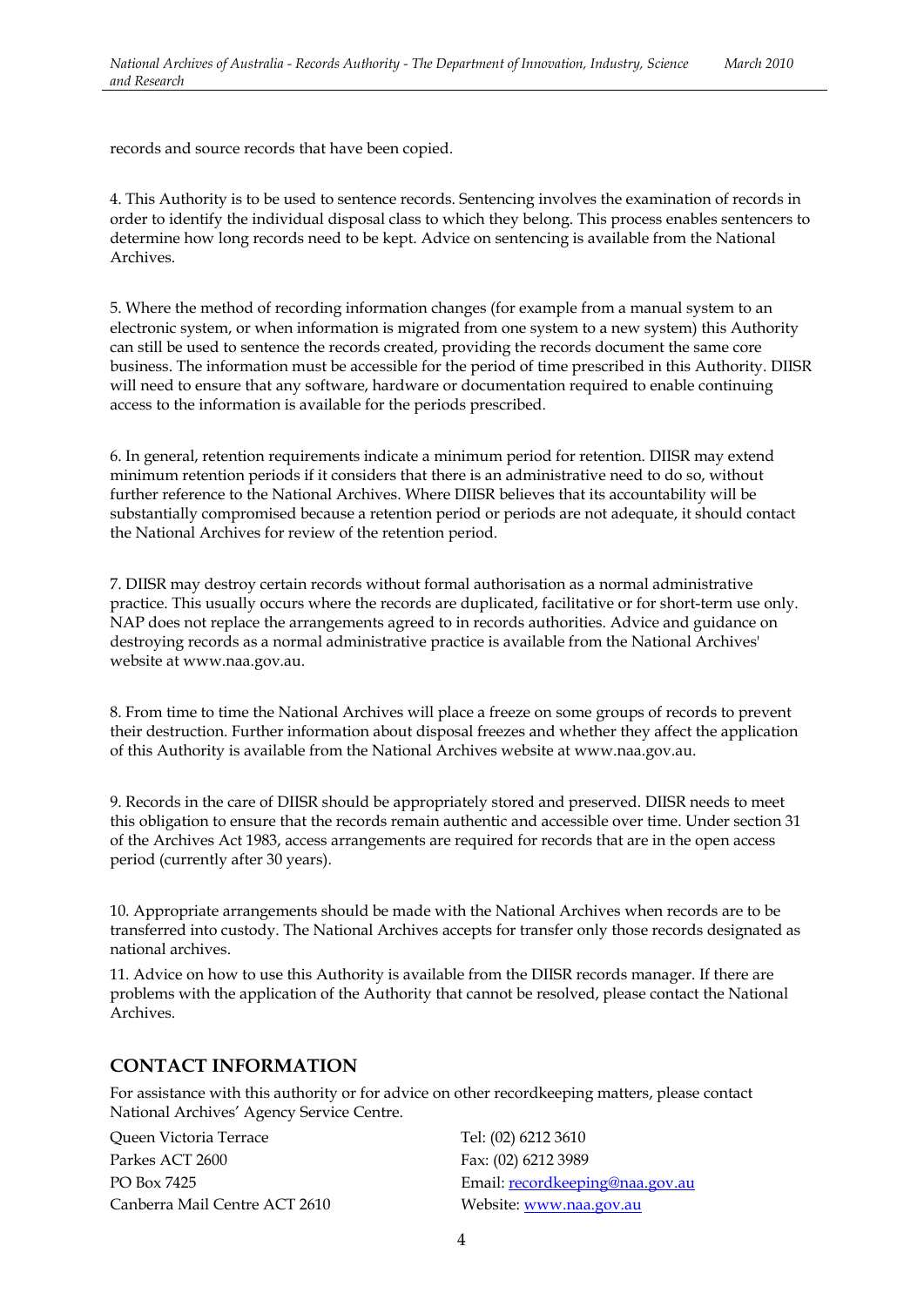### **AUTHORISATION**

### **RECORDS AUTHORITY**

The Secretary **Person to whom notice of authorisation is given: Department of Innovation, Industry, Science and authorisation is given:** Research Industry House 10 Binara Street Canberra ACT 2600

### **Purpose:**

### AUTHORISES ARRANGEMENTS FOR THE DISPOSAL OF RECORDS IN ACCORDANCE WITH SECTION 24(2)(b) OF THE ARCHIVES ACT 1983

**Application:** 

### 2 Core Businesses:

- Science and Research (Policy and Programs)
- **Science Communications**

This authorisation gives permission for the destruction, retention or transfer to the National Archives of Australia of the records described. The authority will apply only if these actions take place with the consent of the agency responsible for the core business documented in the records.

Authorising Officer

lisse

Ross Gibbs Director-General National Archives of Australia

Date of issue:

18 March 2010.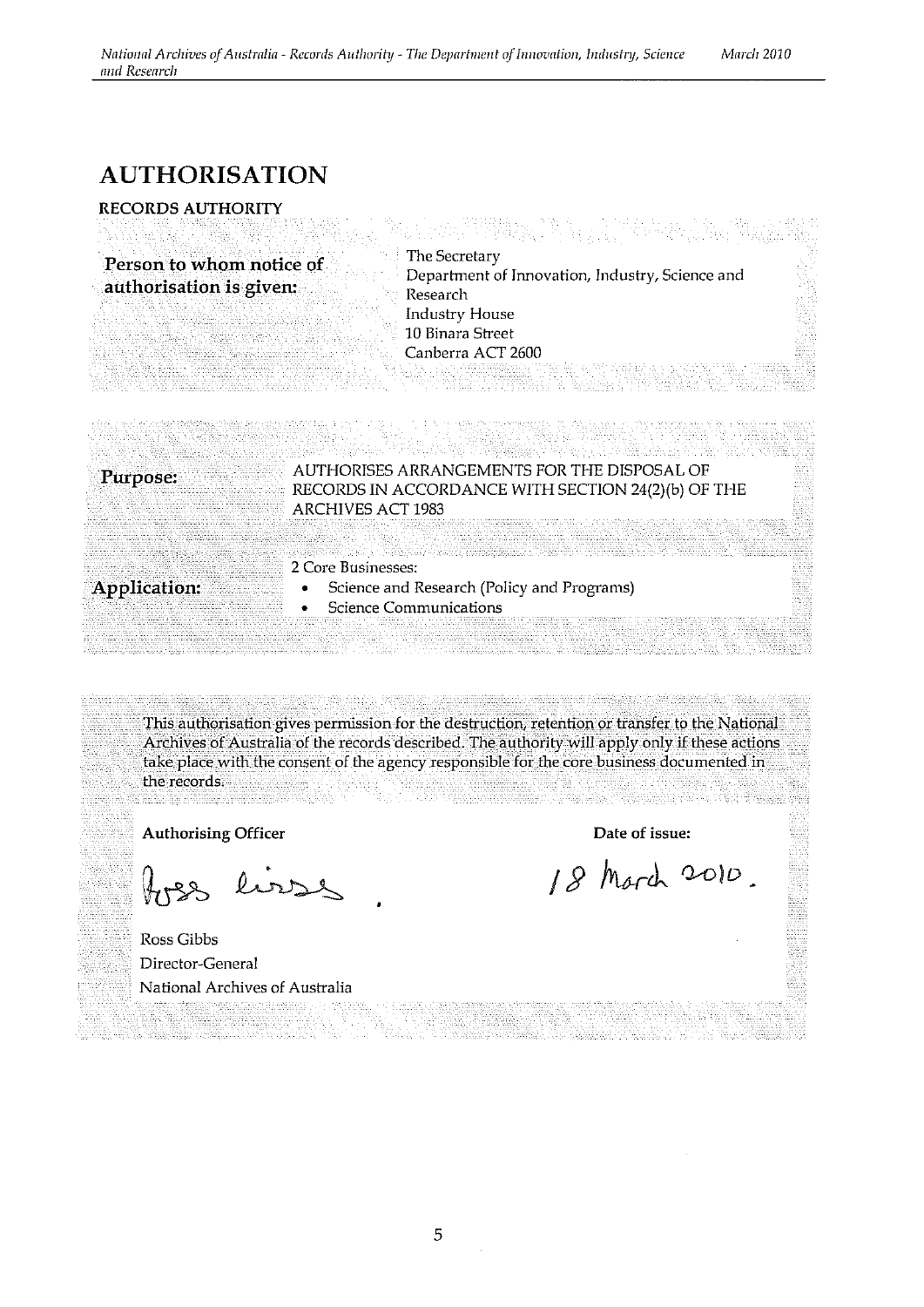## **SCIENCE AND RESEARCH (POLICY AND PROGRAMS)**

The core business of developing and reviewing policy and administering programs to help Australia achieve a strong science and research capacity and to be engaged internationally on science and research to advance social development and economic growth. Includes:

- providing policy advice and opinions relating to portfolio research agencies, international matters and major strategic science and research issues;
- the design, development, promotion, establishment, implementation, review and evaluation of policy, frameworks, strategies, programs, schemes and projects;
- managing and monitoring programs for the delivery of financial assistance to science and research stakeholders, including appeals against decisions;
- representing Australia on key international bodies;
- supporting Australia's international scientific research and technological collaboration relations with priority countries and organisations, including agreements with key countries and organisations;
- representing Australia in co-operative research infrastructure projects that advance national interests such as the bid to host the Square Kilometre Array radio telescope and providing funding of research infrastructure projects such as the Australian Square Kilometre Array Pathfinder (ASKAP);
- funding research and research training through the administration of block and competitive research grant schemes;
- conducting and participating in events such as science symposia;
- providing speeches and addresses to the science and research community;
- liaising and collaborating with research agencies on the establishment, monitoring and management of governance arrangements;
- providing committee and council support;
- promoting interaction between industry and scientific research institutions;
- promoting collaborative scientific research partnerships, such as those with Co-operative Research Centres promoting access to research information and resources; and
- assessing applications for Approved Research Institute status.

For scientific research operations undertaken by the organisation, including the development of *measurement standards and the construction of specialised equipment, use SCIENTIFIC RESEARCH.* 

*For Departmental financial transaction records associated with program administration, use FINANCIAL MANAGEMENT.* 

*For records documenting visits made by the Minister within Australia or overseas, by government VIPs to the Department or by Departmental staff to other government agencies, use GOVERNMENT RELATIONS – Visits.* 

*For records documenting visits to the Department by important community representatives or by Departmental staff to community organisations to promote the image or services of the Department, use COMMUNITY RELATIONS – Visits.* 

*For the procurement and commissioning of external service providers such as researchers, event coordinators and caterers, use PROCUREMENT.* 

*For the production and dissemination of published documents such as reports, brochures, directories and newsletters, use PUBLICATION.*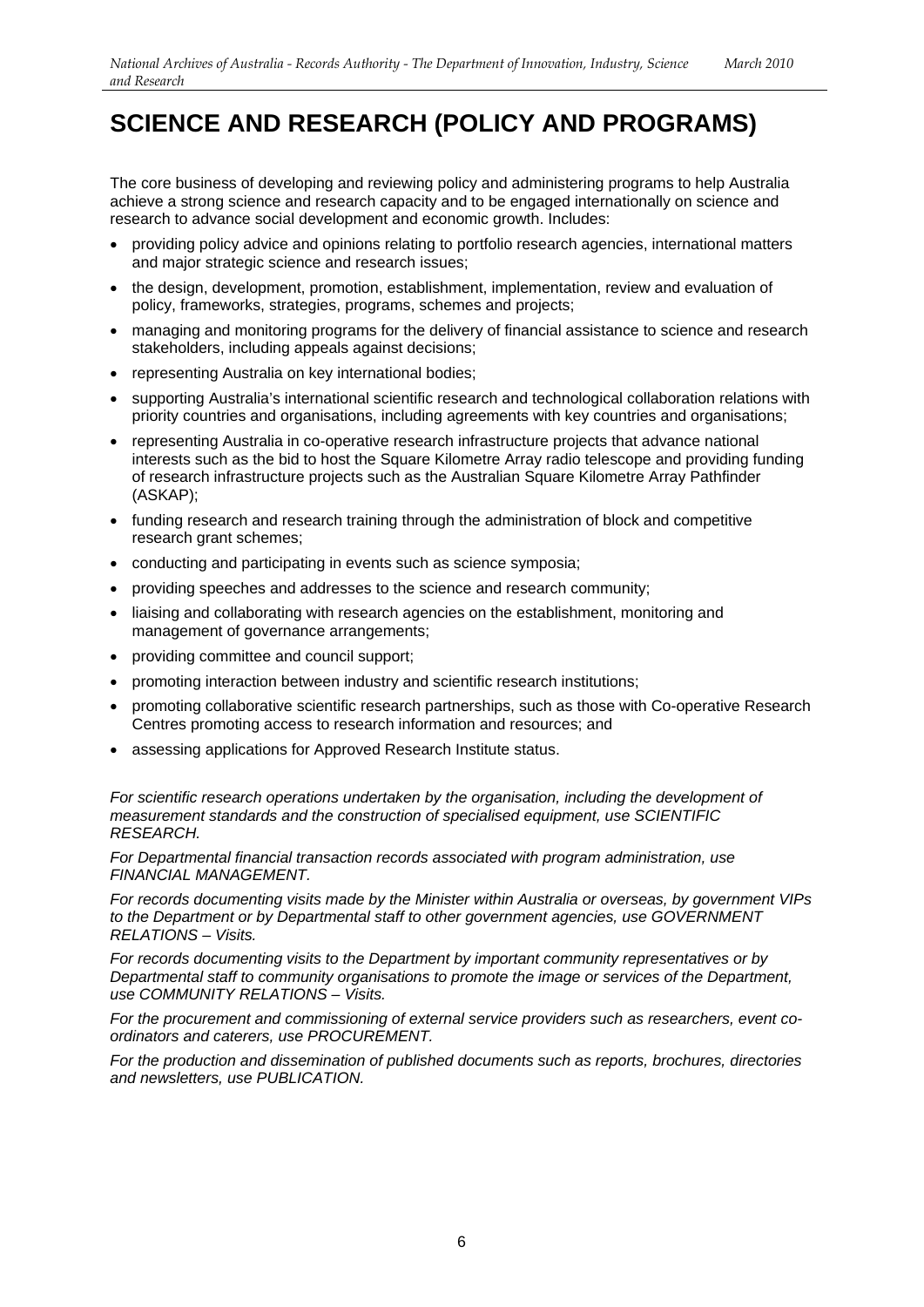### **SCIENCE AND RESEARCH (POLICY AND PROGRAMS)**

#### **Class No Description of records Disposal action Action Action Action Action Action Action Action Action Action**

- 21104 Records documenting the Department's high-level policies, strategies, decisions, advice, and co-operative activities relating to the Science and Research core business. Includes:
	- policy and program proposals, design, statements, performance review/evaluation reports, roadmaps, strategies, and associated research, surveys, consultation, analysis, criteria, delegations and supporting guidelines. Includes selection criteria for grants and funding programs;
	- input into the development of legislative instruments administered by the Department;
	- policy or program strategy advice and scientific opinion and reports provided to or from the Minister or government agencies;
	- negotiation, establishment, variation and management of high-level agreements and collaborative arrangements, such as bilateral science and technology agreements and inter-agency memoranda of understanding;
	- records of the Department's representation in co-operative research infrastructure projects that advance national interests, such as the bid to host the Square Kilometre Array radio telescope and Anglo-Australian Observatory;
	- records of high-level meetings and committees, including advisory boards and councils, where the Department provides secretariat support or is the Commonwealth's main representative;
	- records of national and international conferences, fora, tours, celebrations and symposia arranged or hosted by the Department;
	- final versions of addresses (speeches and presentations) made by the portfolio Minister or senior Departmental officers at major occasions such as peak industry association meetings, scientific fora or events to announce significant program initiatives;
	- records associated with the approved research institute status process, whereby such institutes are assessed for taxation deduction purposes;
	- research agency governance records;
	- case files for the administration of science and research funding programs where the grants and funding have farreaching national or international implications such as those that provide ongoing block funding to higher education providers, provide financial assistance for longterm co-operative arrangements between national and international research centres, facilitate Australia's international science and research relationships by fostering collaborations in priority research areas with strategically significant countries, or involve research infrastructure programs; and
	- appeals against significant grant/funding decisions.

Retain as national archives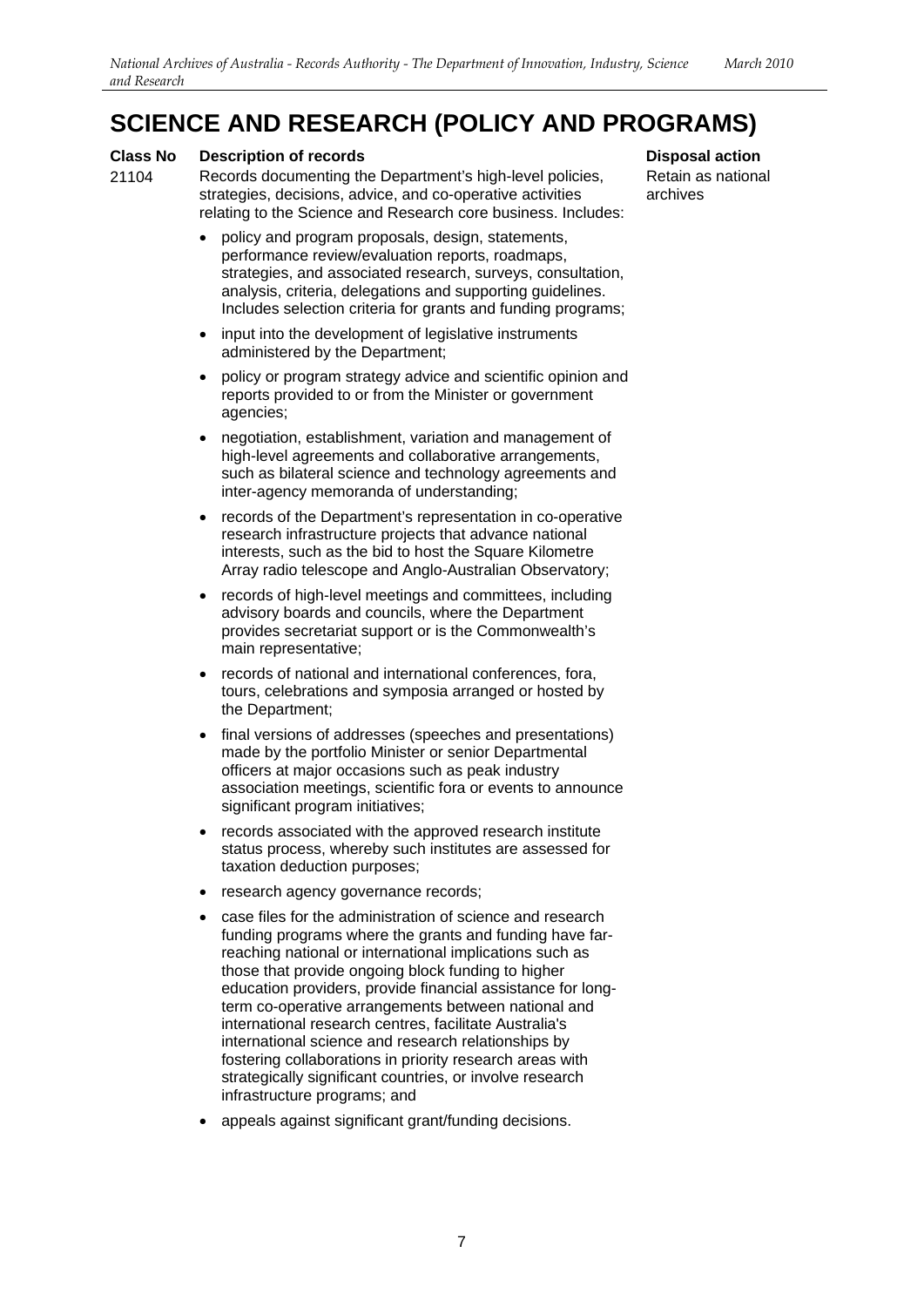### **SCIENCE AND RESEARCH (POLICY AND PROGRAMS)**

#### **Class No Description of records Disposal action Action Action Action Action Action Action Action Action Action**

21105 Records documenting the administration of Science and Research financial assistance programs where the grants and funding DO NOT have far-reaching national or international implications. Includes:

- successful applications;
- liaison with applicants;
- assessment reports:
- authorisations;
- funding agreements;
- progress;
- reconciliations;
- questionnaires and final acquittal reports;
- supporting information;
- compliance audit/visit reports;
- case files where a complete history of funding recipients is kept; and
- appeals against non-significant grant/funding decisions.

#### 21106 Records documenting:

- unsuccessful applications for financial assistance under any of the Department's science and research programs; and
- minutes and supporting records relating to participation in committees and meetings where the Department does not provide the Secretariat or is not the Commonwealth's main representative.

#### 21107 Internal procedures and marketing/communication plans developed to support and promote the management of programs. Includes sponsorship agreements.

- 21108 Records documenting routine processes associated with the Science and Research core business. Includes:
	- records relating to routine administrative arrangements such as notices of meetings, meeting timetables, bookings, visit schedules/itineraries and catering requests;
	- final versions of addresses delivered by the portfolio Minister or senior Departmental officers at minor occasions or of a minor nature, or addresses by other Departmental staff to promote or provide information relating to programs; and
	- records of routine liaison, enquiries and information requests received from internal and external stakeholders.

Destroy 10 years after final acquittal

Destroy 7 years after last action

Destroy 7 years after superseded or obsolete

Destroy 2 years after last action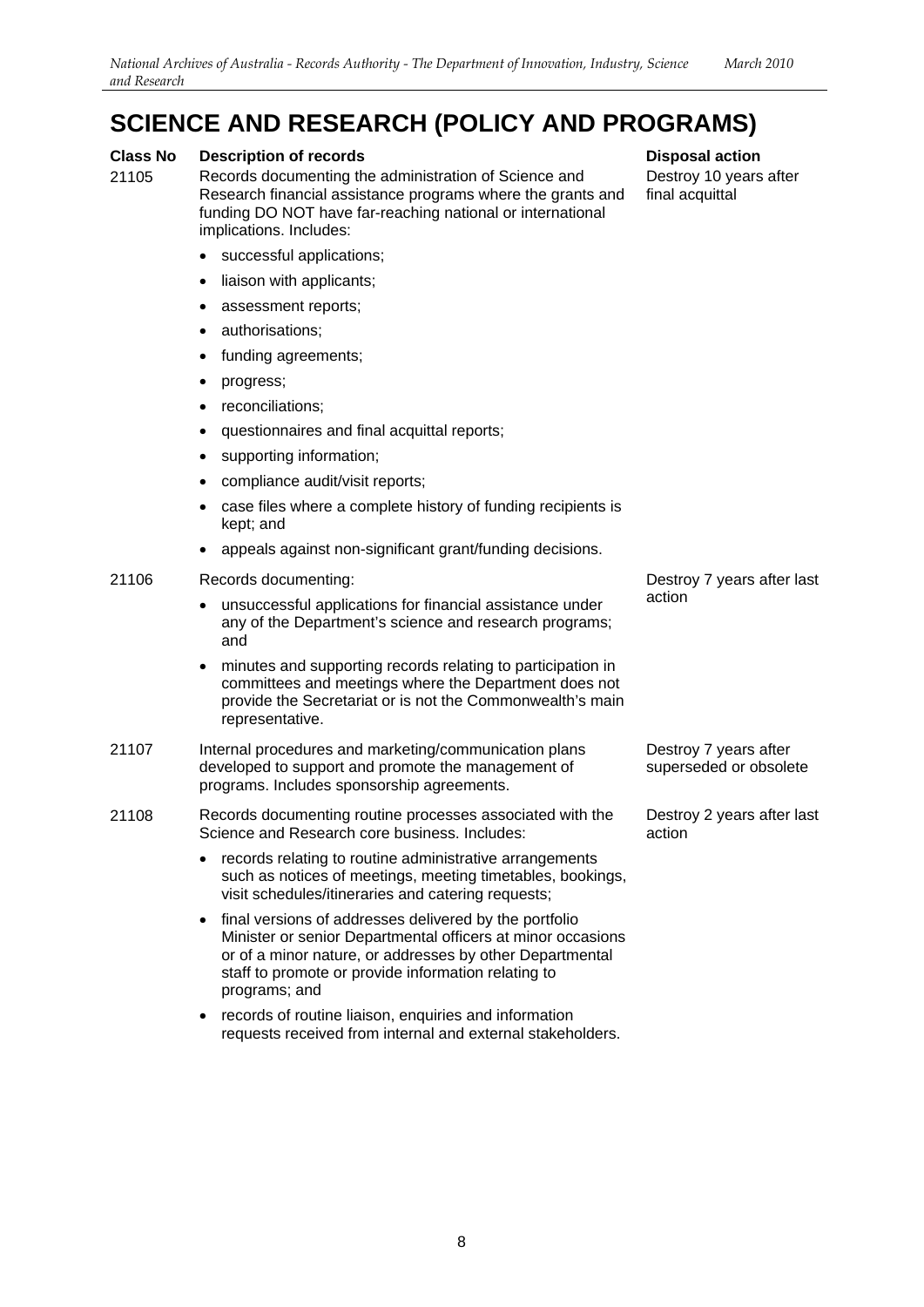The core business of developing and presenting creative, interactive science exhibitions and programs to encourage Australians to recognise and be aware of the importance of science, technology, maths and innovation, and to provide access to visitors. Includes:

- project managing the development, build and maintenance of exhibitions, including travelling and temporary exhibitions, by means such as initial content research, market testing of exhibitions, graphic design;
- securing sponsorship and other funds, and entering into agreements with external national and international parties in relation to science communications programs;
- participating in meetings and committees with internal and external stakeholders;
- providing outreach programs to regional, remote and indigenous communities;
- raising science awareness, promoting interest in science-based careers, and recognising outstanding contributions to science and education made by researchers and science teachers through science prizes and financial assistance programs;
- providing adult, school, family, children and member education programs and visitor events;
- promoting exhibitions, events and outreach programs;
- retail sales of merchandise through the shop and other outlets:
- managing corporate business names and brands;
- venue hire in relation to the use of the organisation's premises for events aligned to the organisation's mission;
- visitor services including ticketing, facilitating visitor feedback and recording visitation statistics;
- receiving awards in recognition of the organisation's achievements;
- conducting and assisting with research into matters relating to science, technology, maths and innovation, and providing expert advice and assistance in relation to these matters;
- providing speeches and addresses to the science and research community;
- undertaking major reviews and audits of programs and operations;
- maintaining rare or unique accumulations of information documenting the organisation's history;
- managing the development of special-purpose facilities and associated expansion projects required for the organisation's program delivery; and
- developing policies, procedures, guidelines and plans in support of the science communication core business.

*For the handling of general requests for information about the organisation and its services by the general public or another organisation, use COMMUNITY RELATIONS – ENQUIRIES.* 

*For complaints and compliments received from the public and visitors, use COMMUNITY RELATIONS – PUBLIC REACTION.* 

*For media releases produced by the organisation and press clippings related to the organisation's operations, use COMMUNITY RELATIONS – MEDIA RELATIONS.* 

*For financial transactions associated with paid events and programs, use FINANCIAL MANAGEMENT.* 

*For the management of health and safety matters such as visitor and staff safety incidents, use OCCUPATIONAL HEALTH & SAFETY (OH&S).* 

*For the engagement of volunteers and students undertaking work experience and community placements within the organisation, use PERSONNEL – EMPLOYMENT CONDITIONS.* 

#### *Core business cross references continued over page*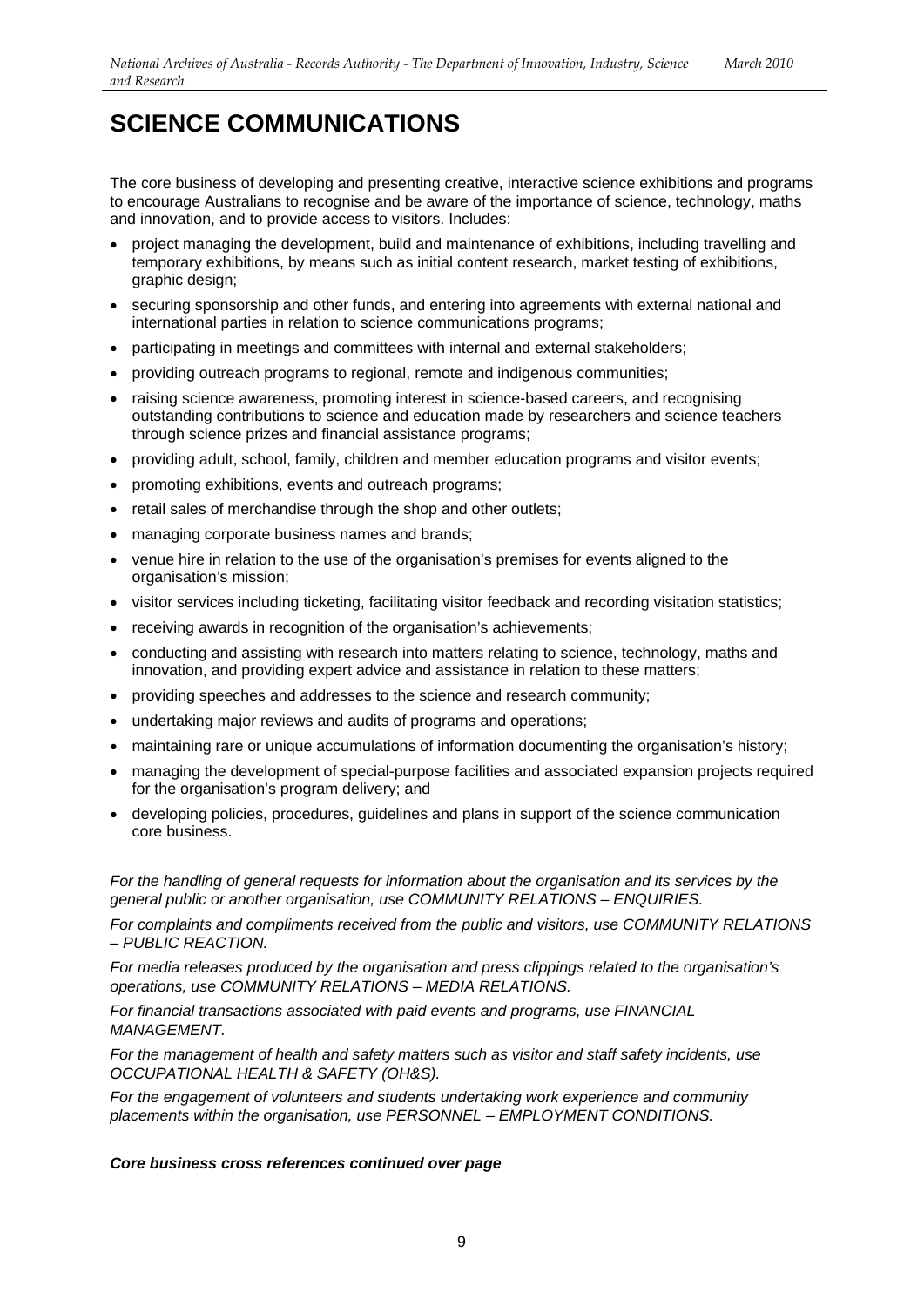*For procuring the services of contractors, consultants and the purchase of equipment, stores and merchandise, use PROCUREMENT. Includes contract performance management, such as management of contractors operating the organisation's café.* 

*For published material produced by the organisation, including exhibition publications, published presentations, member newsletter and audiovisual productions promoting the organisation , use PUBLICATION.* 

*For building and facility, construction, security arrangements and environmental management, other than design and project management records covered in this Records Authority, use PROPERTY MANAGEMENT.* 

*For staff and volunteer training, use STAFF DEVELOPMENT.* 

*For strategic management committees, councils, and task forces that facilitate strategic planning for the organisation, including the organisation's advisory council, use STRATEGIC MANAGEMENT – COMMITTEES.* 

*For corporate charters and statements such as customer service charters and indigenous reconciliation statements, use STRATEGIC MANAGEMENT – POLICY.* 

*For the development and implementation of corporate technology and telecommunications systems, including videoconferencing, use TECHNOLOGY AND TELECOMMUNICATIONS.* 

### **Class No Description of records Disposal action Action Action Action Action Action Action Action Action Action**

- 
- 21109 Records supporting the Science Communications core business that relate to high-level planning, development, agreements, meetings, events and program evaluation. Includes:
	- final design and development records for exhibitions and shows produced and co-produced by the organisation;

*[For administrative records relating to exhibitions, use Class No 21113]*

- records of high-level meetings and committees where the agency provides secretariat support or is the Commonwealth's main representative. Excludes the organisation's advisory council;
- records of major events such as gallery launches, science conventions and diplomatic occasions managed by the organisation;
- records of successful nominations for prizes and awards such as the Prime Minister's Prizes for Science;
- final reports covering strategic reviews of the organisation's programs, performance, efficiencies and cost-effectiveness such as the *Review of Questacon (Stepping up to meet future needs);*
- research and advisory reports resulting from detailed investigation into science, technology, maths and innovation matters;
- strategic joint ventures, partnership and sponsorship agreements, including Memoranda of Understanding, and the exchange of innovative ideas with other institutions in relation to the provision of science communications programs and events;
- development, evaluation and management approvals of corporate logos, brand names and other trademarks;

### *21109 Continued on next page*

Retain as national archives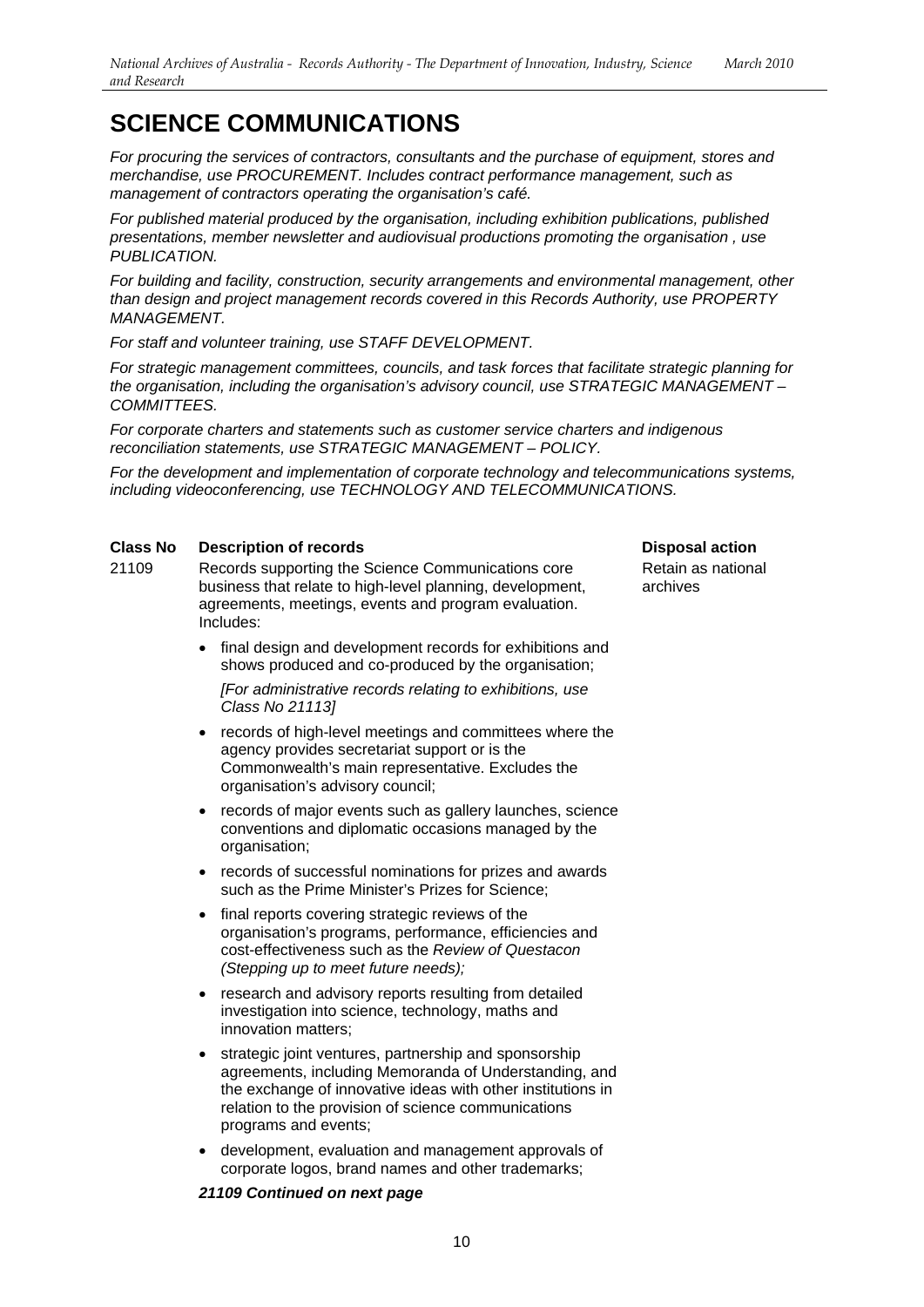### **Class No Description of records Class Class No Disposal action**

| 21109<br>(cont) | final versions of unpublished presentations, addresses and<br>lectures that contribute significantly to the community's<br>understanding and appreciation of science;                                                                                                                                                                                                                                                                                                      | Retain as national<br>archives            |
|-----------------|----------------------------------------------------------------------------------------------------------------------------------------------------------------------------------------------------------------------------------------------------------------------------------------------------------------------------------------------------------------------------------------------------------------------------------------------------------------------------|-------------------------------------------|
|                 | awards, associated trophies, plaques or certificates,<br>notification and publicity concerning the receipt of<br>community awards and honours by the agency, such as<br>tourism awards;                                                                                                                                                                                                                                                                                    |                                           |
|                 | final drawings, plans and specifications documenting<br>special-purpose property design, final construction and<br>major refurbishments; and                                                                                                                                                                                                                                                                                                                               |                                           |
|                 | rare or unique accumulations of material, including<br>executive correspondence, newsletters and photographs,<br>collected to document the history of the organisation.                                                                                                                                                                                                                                                                                                    |                                           |
| 21110           | Records documenting:                                                                                                                                                                                                                                                                                                                                                                                                                                                       | Destroy 10 years after                    |
|                 | the planning and budgeting of projects associated with the<br>development of new or extended special purpose buildings<br>and facilities. Includes scoping studies, design briefs,<br>meeting notes, business cases, proposals and supporting<br>documents. Excludes final drawings, plans and<br>specifications for property design, construction and major<br>refurbishment (which are covered in Class No 21109); and                                                   | last action                               |
|                 | details of successful nominations for minor prizes such as<br>the Michael Daly Awards for science journalism. Includes<br>personal background/achievements, photographs, audio-<br>visual recordings, and interviews.                                                                                                                                                                                                                                                      |                                           |
| 21111           | Records documenting the administration of financial<br>assistance programs relating to the Science Communications<br>core business. Includes successful applications, liaison with<br>applicants, assessment reports, authorisations, funding<br>agreements, progress, reconciliations, questionnaires and<br>final acquittal reports, supporting information, compliance<br>audit/visit reports and case files where a complete history of<br>funding recipients is kept. | Destroy 10 years after<br>final acquittal |
|                 | [For unsuccessful applications, use 21112]                                                                                                                                                                                                                                                                                                                                                                                                                                 |                                           |
| 21112           | Records supporting the Science Communications core<br>business that relate to involvement in routine liaison,<br>membership matters, audits, committees and retail. Including:                                                                                                                                                                                                                                                                                             | Destroy 7 years after<br>last action      |
|                 | minutes, agenda and papers of meetings and committees<br>of a minor internal nature or where the organisation does<br>not provide the secretariat or is not the primary<br>Commonwealth government representative;                                                                                                                                                                                                                                                         |                                           |
|                 | liaison with external organisations regarding routine<br>matters such as future events and program activities;                                                                                                                                                                                                                                                                                                                                                             |                                           |
|                 | approvals concerning the provision of cash grants to the<br>recipients of the Prime Minister's Prizes for Science or<br>other science awards;                                                                                                                                                                                                                                                                                                                              |                                           |
|                 | internal and external audits of operations;                                                                                                                                                                                                                                                                                                                                                                                                                                |                                           |
|                 | membership applications and associated correspondence;                                                                                                                                                                                                                                                                                                                                                                                                                     |                                           |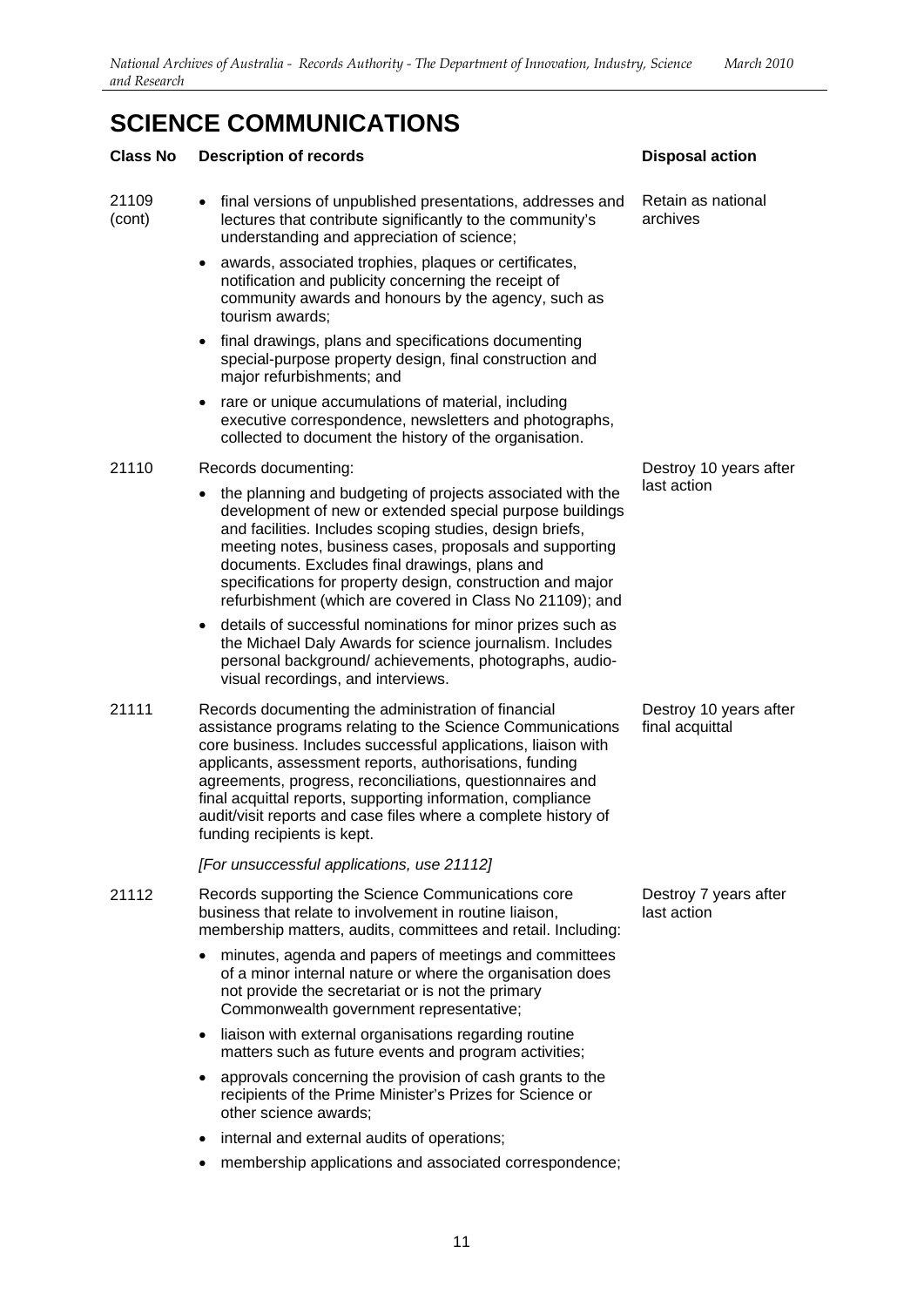### **Class No Description of records Disposal action Action Action Action Action Action Action Action Action Action**

| 21112<br>(cont) |                                                        |
|-----------------|--------------------------------------------------------|
|                 | • registration and renewals of business names;         |
|                 | sales statistics and stock take records for the        |
|                 | organisation's retail outlets including the Q Shop and |
|                 | Science Circus shop; and                               |

• records documenting unsuccessful applications for financial assistance.

21113 Records supporting the Science Communications core business that relate to routine program project management, promotion or logistical matters. Includes:

- project management documentation such as schedules, outcome and evaluation reports, budgets, agreements, including Memoranda of Understanding, logistical arrangements (eg transportation of items), loans, correspondence and decommissioning arrangements for exhibitions, events, shows and outreach programs. Includes national and international travelling exhibitions and the management of projects for external clients;
- records of ongoing monitoring, risk assessments, testing and maintenance of exhibits. Includes maintenance schedules and reports;
- invitations, flyers, and photographs for routine visitor events such as Q Club member nights, shopping centre shows, and corporate team building events;
- bookings for the use of the venue and for attendance at programs, such as holiday and outreach programs, conducted by the organisation on a fee-for-service basis;
- advertisements and other marketing material promoting the programs and services provided by the organisation. [Note requirements for items regarded as publications in AFDA's PUBLICATION]; and
- medical forms and attendance records for children attending programs conducted by the organisation.

### 21114 Final versions of:

- operational policies and procedures and plans such as outreach program guidelines and Invention Convention student selection criteria; and
- professional development material produced for teacher education programs conducted by the organisation.
- 21115 Licences and approvals granted in relation to the provision of programs and services, including filming approvals, screening and music licences, and forms authorising the use of images of children and indigenous people in the organisation's publications.
- 21116 Records documenting routine developmental work, administration, requests, reporting and advice relating to the Science Communications core business. Includes:
	- requests for information concerning events or programs from internal stakeholders;

### *211165 Continued on next page*

Destroy 7 years after last action

Destroy 7 years after completion of programs and events, or decommissioning of exhibitions

Destroy 7 years after superseded or obsolete

Destroy 7 years after lapse, cancellation or other termination of authorisation

Destroy 2 years after last action